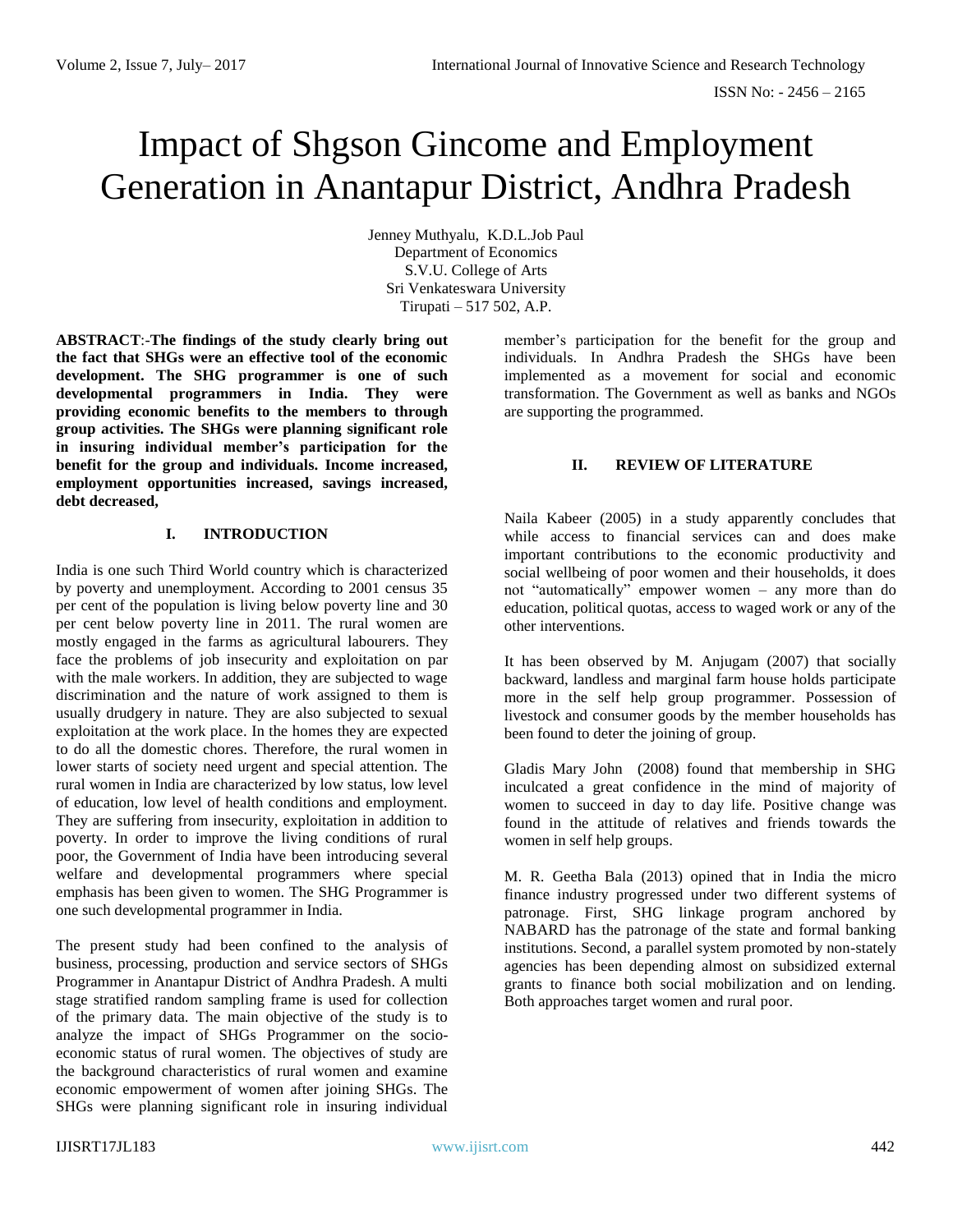### **III. INCOME AND EMPLOYMENT GENERATION**

The performance of the SHG's in terms of income and employment generation and empowerment of sample womenmembers through SHGs has been discussed in this section.

*A. Income*

The income levels of the respondents before and after their joining SHG has been have been compared and the details are presented in the Table 1.

| Sl. No.                  | <b>Income Groups</b> | <b>Before SHG</b> | <b>After SHG</b> | <b>TOTAL</b> | Chi-square |
|--------------------------|----------------------|-------------------|------------------|--------------|------------|
|                          |                      | 97                | $\boldsymbol{0}$ | 97           |            |
| $\mathbf{1}$             | Less than 5000       | 21.60%            | $0.00\%$         | 10.80%       |            |
|                          |                      | 162               | 66               | 228          |            |
| $\overline{2}$           | 5000-10000           | 36.00%            | 14.70%           | 25.30%       |            |
| $\mathfrak{Z}$           | 10000-15000          | 156               | 153              | 309          |            |
|                          |                      | 34.70%            | 34.00%           | 34.30%       |            |
| $\overline{\mathcal{A}}$ | 15000-20000          | 35                | 170              | 205          | 287.353**  |
|                          |                      | 7.80%             | 37.80%           | 22.80%       |            |
|                          |                      | $\boldsymbol{0}$  | 61               | 61           |            |
| 5                        | <b>Above 20000</b>   | $0.00\%$          | 13.60%           | 6.80%        |            |
| <b>Total</b>             |                      | 450               | 450              | 900          |            |
|                          |                      | $100.00\%$        | 100.00%          | 100.00%      |            |

Table 1. Comparison Income Levels Before And After SHG

The table presents that 36 per cent of the respondents have the income level of Rs. 5000 – 10000 and majority of them are in Bathalapalli mandal, around 35 per cent of the respondents have the income level of Rs.  $10000 - 15000$  and majority of them are in Bathalapalli mandal, around 22 per cent of the respondents have the income level below Rs. 5000 and majority of them are in Mudigubba mandal and around mere 8 per cent have the income of Rs.15000 – 20000. Above all, it is concluded that around 71 per cent of the respondents have the income in the range of  $Rs.5000 - 15000$ . After joining SHG, more than 34 per cent of the respondents have the income of Rs.10,000 to Rs.15000, more than 25 per cent have

The income of Rs.5000 to 10000, around 23 per cent have the income of Rs.15000 to Rs.20000 and around 7 per cent have the income of above Rs.20000.

The Chi-square value is significant at 1 per cent level and hence it can be inferred that there is significant difference in the income levels of the respondents before and after their joining SHGs. It is concluded that their income levels have been increased as the respondents got an opportunity of income generating activity.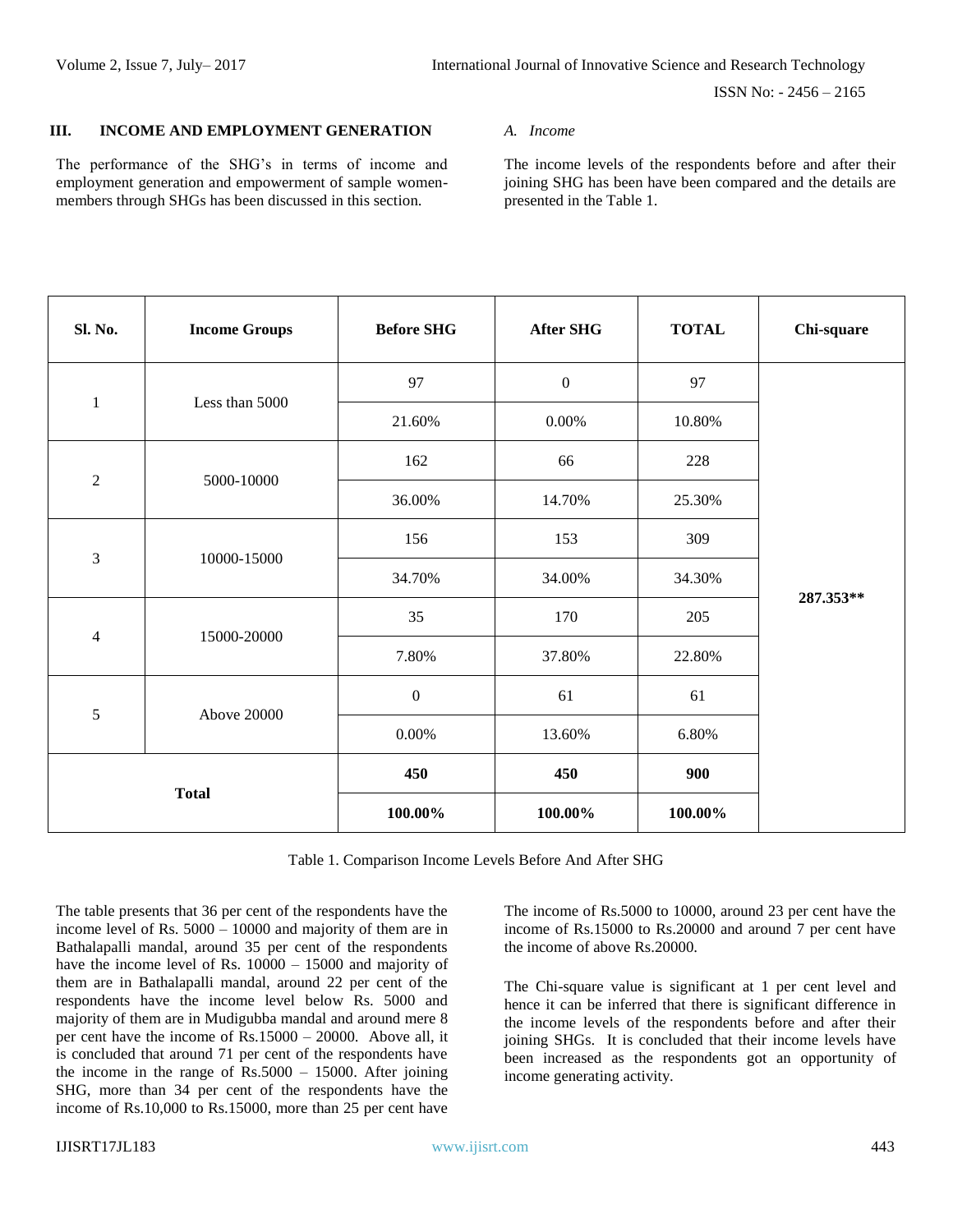## *B. Employment*

The income levels of the respondents before and after their joining SHG has been have been compared and the details are presented in the Table 2.

| Sl. No.        | <b>Employment Man days</b> | <b>Before SHG</b> | <b>After SHG</b> | <b>TOTAL</b> | Chi-square |
|----------------|----------------------------|-------------------|------------------|--------------|------------|
|                | 0-100 man days             | 149               | $\boldsymbol{0}$ | 149          |            |
| $\perp$        |                            | 33.10%            | $0.00\%$         | 16.60%       |            |
|                | 100-180 days               | 161               | 129              | 290          |            |
| $\overline{c}$ |                            | 35.80%            | 28.70%           | 32.20%       |            |
| 3              | 180-240 days               | 135               | 170              | 305          |            |
|                |                            | 30.00%            | 37.80%           | 33.90%       | 293.188**  |
|                | Above 240 man days         | 5                 | 151              | 156          |            |
| $\overline{4}$ |                            | 1.10%             | 33.60%           | 17.30%       |            |
| <b>Total</b>   |                            | 450               | 450              | 900          |            |
|                |                            | 100.00%           | 100.00%          | 100.00%      |            |

Table 2 Comparison Employment Before and After SHG

It is quite obvious from the table that after joining SHG, around 34 per cent of the respondents got 180-240 man-days, more than 32 per cent got 100-180 man-days and more than 17 per cent got above 240 man-days. It is concluded that after

joining SHG, around 34 per cent of the respondents got 180- 240 man-days. Moreover, after joining SHGs all got more than 100 man-days of employment.

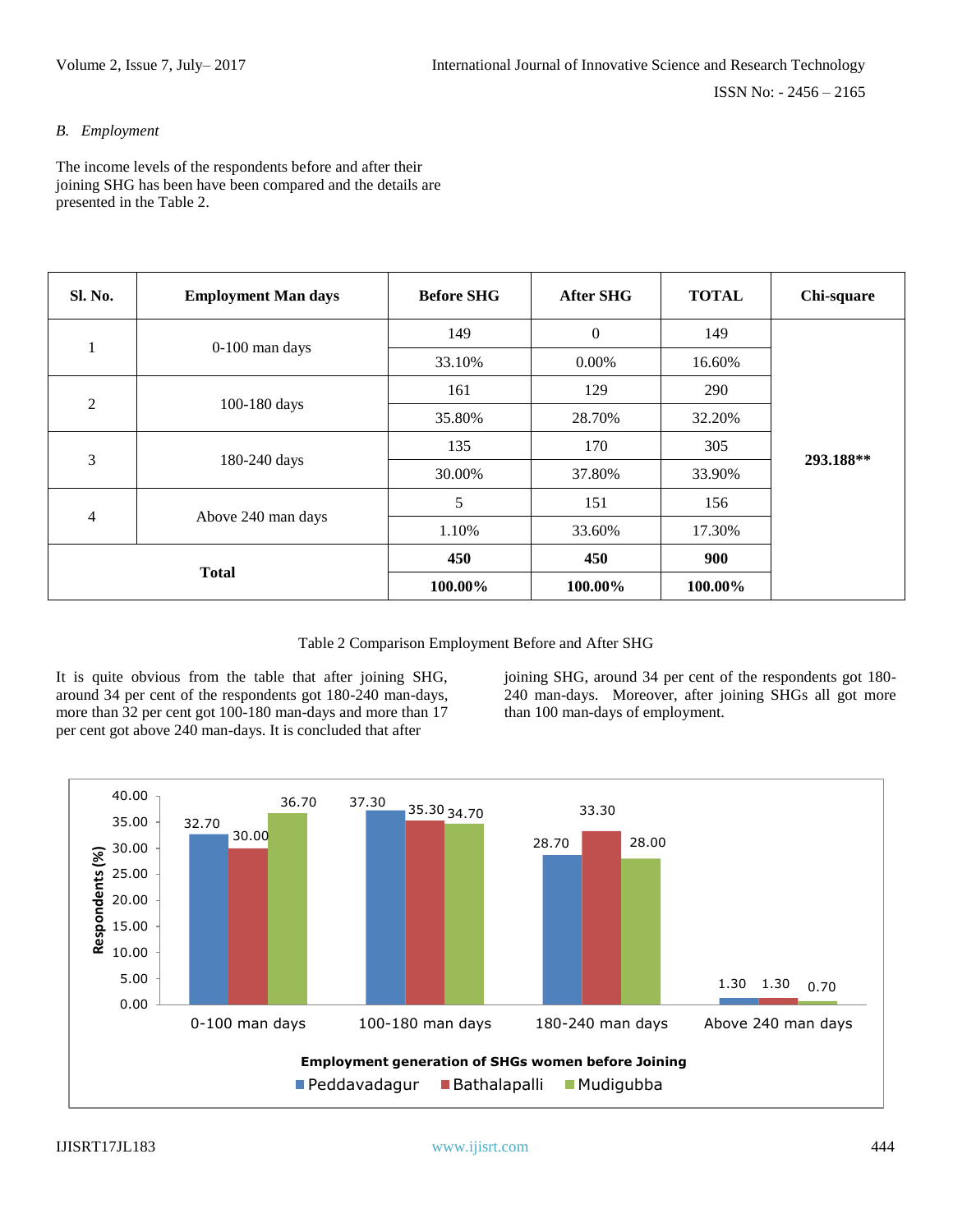

### • *Student's T-Test*

A *t***-test** is any statistical hypothesis test in which the test statistic follows a Student's *t*-distribution if the null hypothesis is supported. It can be used to determine if two sets of data are significantly different from each other, and is most commonly applied when the test statistic would follow a normal distribution if the value of a scaling term in the test

Statistic were known. When the scaling term is unknown and is replaced by an estimate based on the data, the test statistic (under certain conditions) follows a Student's *t* distribution. The Comparison of Income and Debt Before and After SHG has been shown in the Table 3.

| Sl. No.        |        | <b>GROUPS</b>     | ${\bf N}$ | Mean      | <b>Std. Deviation</b> | t-test | p value | sig  |
|----------------|--------|-------------------|-----------|-----------|-----------------------|--------|---------|------|
| $\mathbf{1}$   | Income | <b>Before SHG</b> | 450       | 9061.330  | 4017.011              | 24.387 | 0.000   | $**$ |
|                |        | After SHG         | 450       | 16736.580 | 5332.592              |        |         |      |
| $\overline{2}$ | Debt   | Before SHG        | 450       | 19959.330 | 4122.518              | 48.657 | 0.000   | $**$ |
|                |        | After SHG         | 450       | 6167.110  | 4377.335              |        |         |      |

Table 3. Comparison of Income and Debt Before and After SHG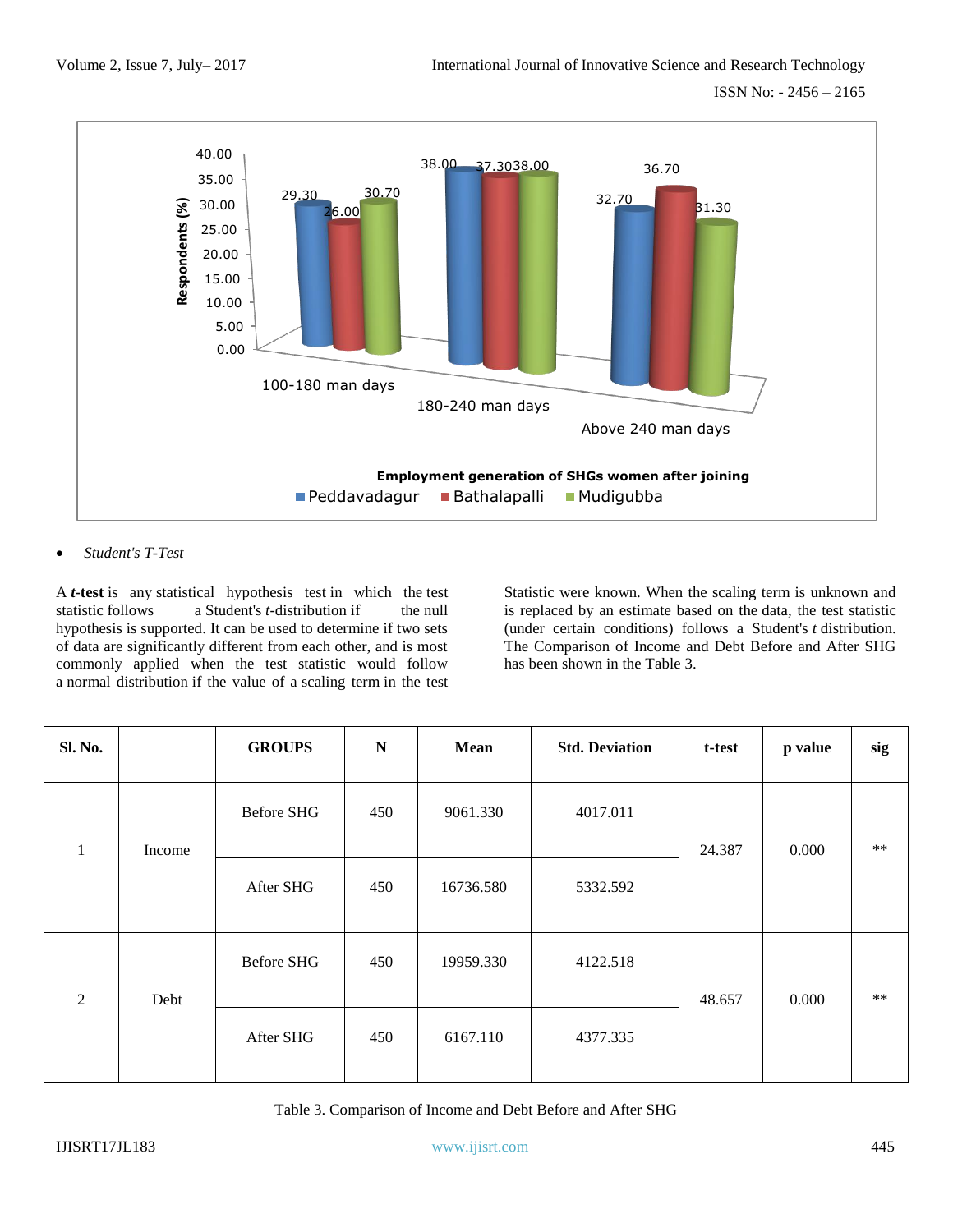The table shows that the mean income was Rs.9061.330 before joining SHG while it is Rs.16736.580 after joining SHG and shows lot of variation. The t value is significant at 1 per cent level and hence it can be inferred that there is lot of impact of SHG on the respondents in respect of income. The table also shows that the mean debt was Rs.19959.330 before joining SHG while it is Rs.6167.110 after joining SHG and shows lot of decline in the debt position. The t value is significant at 1 per cent level and hence it can be inferred that there is lot of impact of SHG on the respondents in respect of debt. Majority of the respondents reduced their debt position after joining SHG.

#### • *Paired T Test*

A paired t-test is used to compare two population means where you have two samples in which observations in one sample can be paired with observations in the other sample. Examples of where this might occur are before-and-after observations on the same subjects (e.g. students' diagnostic test results before and after a particular module or course). A comparison of two different methods of measurement or two different treatments where the measurements/treatments are applied to the same subjects (e.g. blood pressure measurements using a stethoscope and a dynamic).

• *Income*

Paired 't' test has been computed for income of the respondents and the results are presented in the Table

|               | Mean     | N   | Std. Deviation | t-test | p value | sig  |
|---------------|----------|-----|----------------|--------|---------|------|
| Income Before | 8344.54  | 450 | 4855.323       | 41.634 | 0.000   | $**$ |
| Income After  | 16625.93 | 450 | 5151.248       |        |         |      |

The table shows that the t value is significant at 1 per cent level. Hence it can be inferred that there is significant difference in the income level of the respondents before and after joining SHGS.

### • *Employment*

Paired 't' test has been computed for employment of the respondents and the results are presented in the Table 5

|                          | Mean   | $\mathbf N$ | Std. Deviation | t-test | p value | sig  |
|--------------------------|--------|-------------|----------------|--------|---------|------|
| <b>Employment Before</b> | 124.3  | 450         | 66.149         |        |         |      |
| <b>Employment After</b>  | 226.01 | 450         | 51.089         | 71.711 | 0.000   | $**$ |

Table 5. Paired T Test for Employment Before and After